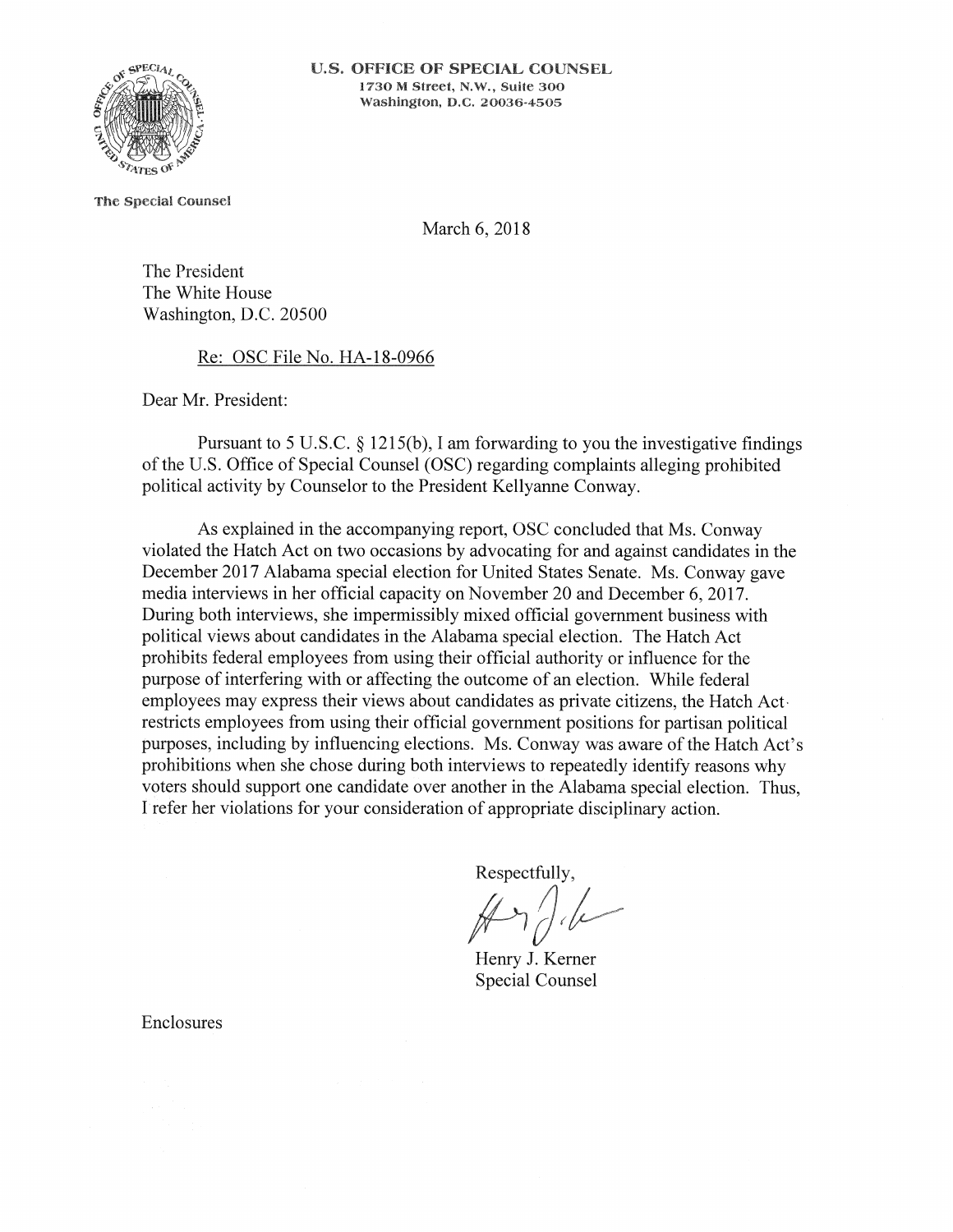

# **U.S. OFFICE OF SPECIAL COUNSEL**

Report of Prohibited Political Activity under the Hatch Act OSC File No. HA-18-0966 (Kellyanne Conway)

March 6, 2018

This report represents the deliberative attorney work product of the U.S. Office of Special Counsel (OSC) and is considered privileged and confidential. Any release of information beyond persons specifically designated by OSC to have access to its contents is prohibited. All Freedom of Information Act (FOIA) inquiries regarding this report should be referred to OSC's FOIA Officer at (202) 804-7000.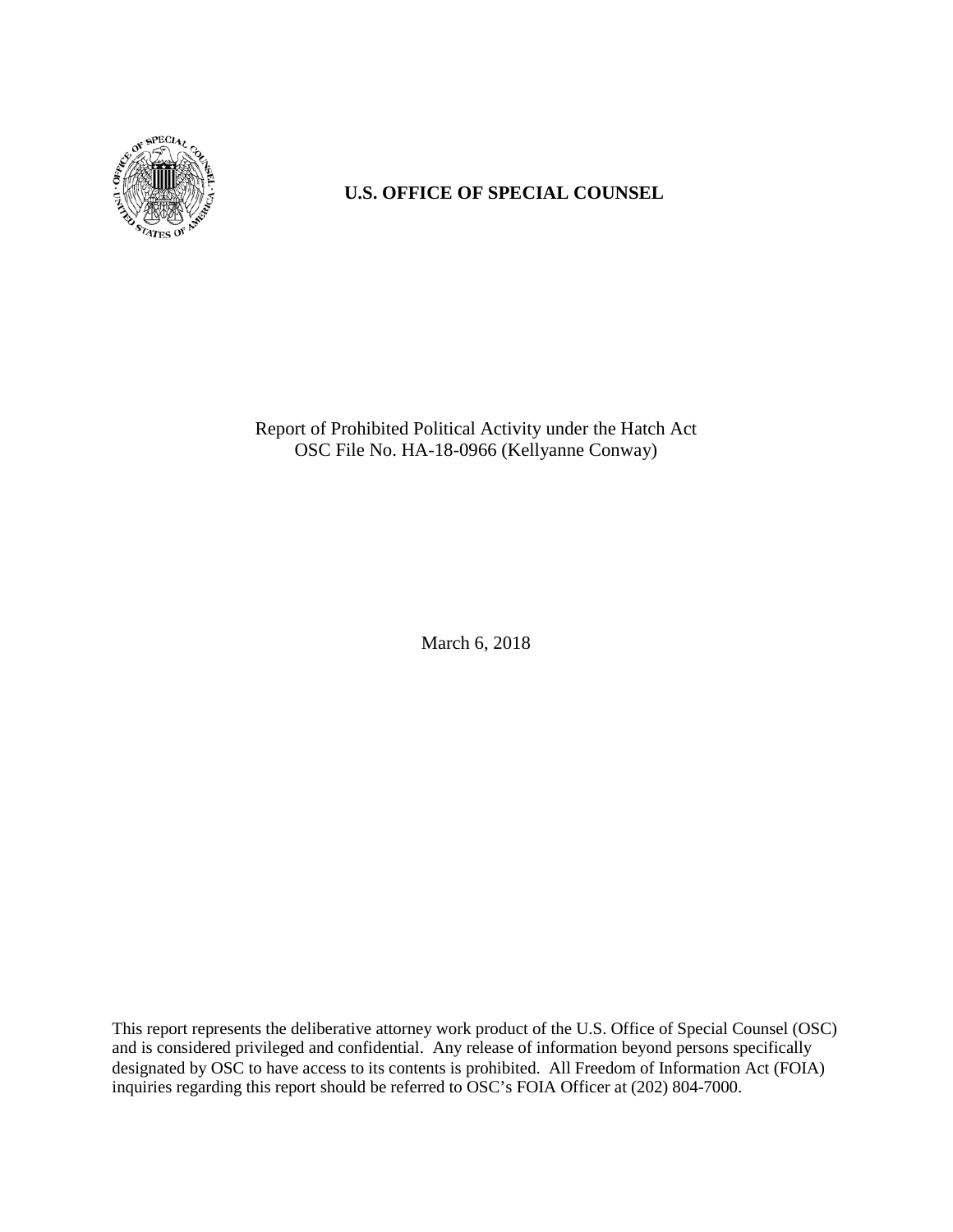### **I. INTRODUCTION**

The U.S. Office of Special Counsel (OSC) received complaints in November and December 2017 alleging that Counselor to the President Kellyanne Conway violated the Hatch Act by engaging in political activity while participating in official interviews with Fox News's *Fox & Friends* and CNN's *New Day*. Specifically, the complaints alleged that during these interviews—which Ms. Conway conducted in her official capacity—she improperly advocated for the defeat of Democrat Doug Jones or expressed support for Republican Roy Moore, both of whom were candidates in the December 2017 Alabama special election for U.S. Senate. OSC consolidated the complaints, opened OSC File No. HA-18-0966, and investigated the allegations. This report contains the investigative findings in this matter. In summary, OSC finds that Ms. Conway violated the Hatch Act on two separate occasions and refers the violations to the President for the imposition of appropriate discipline.

## **II. FACTUAL FINDINGS**

l

Ms. Conway is a commissioned officer in the White House Office serving as Counselor to the President. She has held this position since January 20, 2017.

### **A. On November 20, 2017, Ms. Conway appeared in her official capacity on Fox News's** *Fox & Friends* **and discussed why voters should not support Democrat Doug Jones in the Alabama special election for U.S. Senate.**

On November 19, 2017, *Fox & Friends* requested an interview of Ms. Conway to discuss four topics: tax reform, media coverage of the President's accomplishments, comments by a college basketball player's father, and statements by former Presidential candidate Hillary Clinton. Later that day, the White House Communications Office prepared and provided to Ms. Conway a written official communications briefing. The document included, among other things, talking points about Roy Moore, Al Franken, and sexual misconduct. Specifically, the talking points on Roy Moore were: (1) "Let the people of Alabama decide. I know the people of Alabama they are great - and will do the right thing;" (2) "The President believes these allegations are troubling and if these allegations are true, Judge Moore should step aside;" and (3) "The people of the state of Alabama will make this decision." The communications briefing did not include any reference to Moore's opponent, Doug Jones.

The following morning, *Fox & Friends* remotely interviewed Ms. Conway for approximately [1](#page-2-0)1 minutes.<sup>1</sup> During the interview, Ms. Conway stood on the White House grounds, and the White House was visible in the background. Host Steve Doocy introduced Ms. Conway by stating, "[l]et's talk to Kellyanne Conway. She's Counselor to the President of the United States." The chyron at the bottom of the interview periodically identified Ms. Conway as "Counselor to President Trump."

<span id="page-2-0"></span><sup>1</sup> Video of the November 20, 2017, *Fox & Friends* interview may be found at the following link: http://insider.foxnews.com/2017/11/20/kellyanne-conway-roy-moore-vote-doug-jones-alabama-vote-against-taxcuts.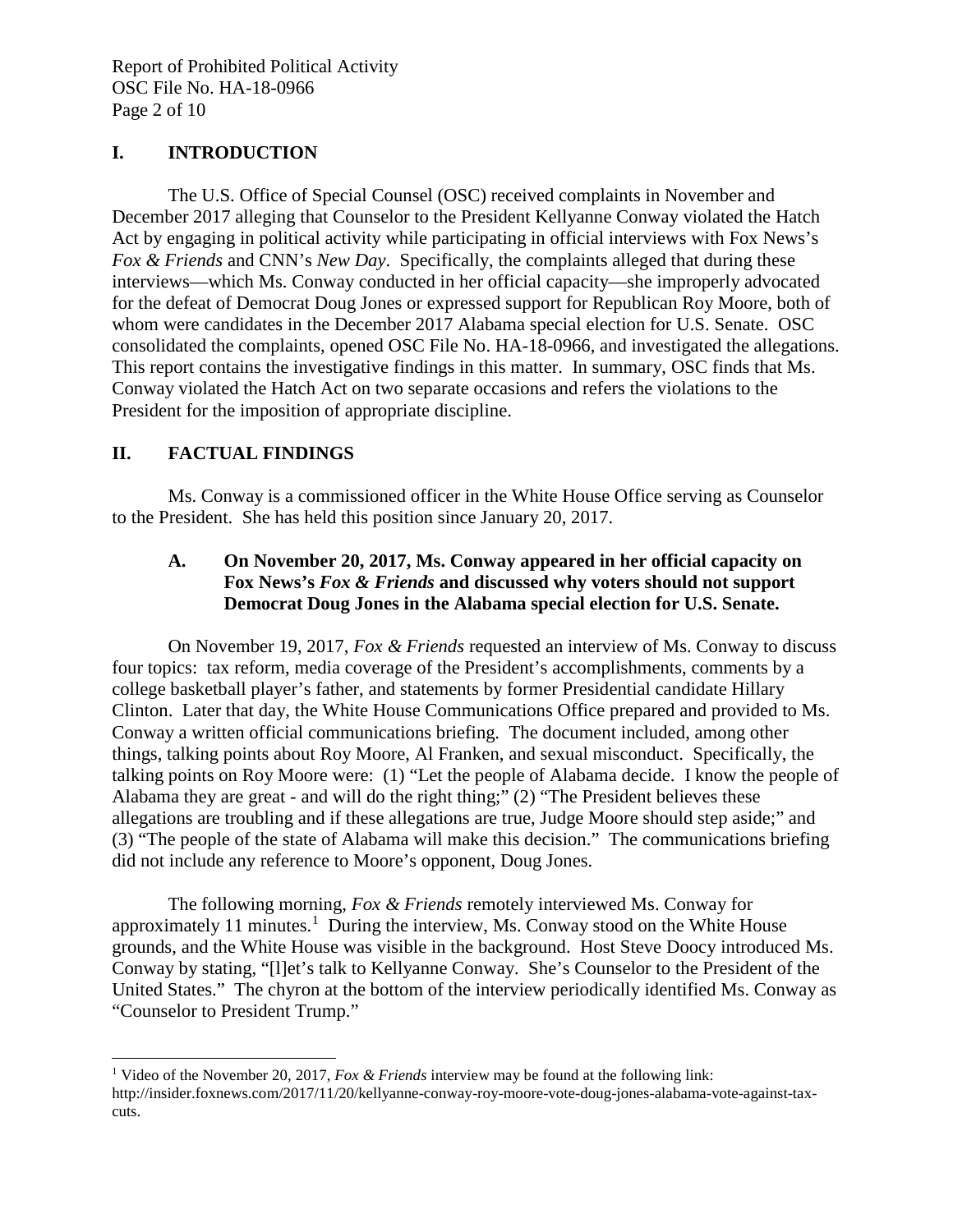Report of Prohibited Political Activity OSC File No. HA-18-0966 Page 3 of 10

The interview began with a conversation on tax reform. Ms. Conway discussed, among other things, the President's four core principles for tax cuts and tax relief. When discussing the Administration's tax reform efforts, Mr. Doocy remarked that "[p]artisan politics is getting in the way, and Democrats do not want to give the President a win." In response, Ms. Conway argued that the Administration's tax plan was "a win for the American people," contended that Democrats in opposition were "in big trouble," and then volunteered a comment about Doug Jones and the Alabama special election:

And Doug Jones in Alabama. Folks don't be fooled. He'll be a vote against tax cuts. He's weak on crime, weak on borders. He's strong on raising your taxes. He's terrible for property owners .… And Doug Jones is a doctrinaire liberal, which is why he's not saying anything and why the media are trying to boost him.

As Ms. Conway was speaking, host Brian Kilmeade asked several times, "[s]o vote Roy Moore?" Ms. Conway responded saying, "I'm telling you that we want the votes in-- in-- in the Senate to get this tax-- this tax bill through …. Let me tell you something this guy Doug Jones is a doctrinaire liberal." The *Fox & Friends* hosts then asked about the Republican organizations and individuals withdrawing support for Roy Moore. Ms. Conway replied, "[r]ight, and, you know what-- the-- I just want everybody to know Doug Jones, nobody ever says his name and they pretend that he's some kind of conservative Democrat in Alabama and he's not." After a final question about the President's support of Roy Moore, the interview returned to tax reform and other issues.

#### **B. On December 6, 2017, Ms. Conway appeared in her official capacity on CNN's** *New Day* **and discussed why voters should support Republican Roy Moore, and not support Democrat Doug Jones, in the Alabama special election for U.S. Senate.**

On December 5, 2017, *New Day* requested an interview of Ms. Conway to discuss the following topics: tax reform, the Special Counsel investigation, the President's and the Republication National Committee's support for Roy Moore, and a potential government shutdown. Later that day, the White House Communications Office prepared and provided to Ms. Conway a written official communications briefing. The document included a talking point about a telephone conversation between the President and Roy Moore, "during which they discussed the state of the Alabama Senate race and the President endorsed Judge Moore's campaign."

The following day, *New Day* remotely interviewed Ms. Conway for approximately 20 minutes.<sup>[2](#page-3-0)</sup> During the interview, Ms. Conway stood on the White House grounds, and the White House was visible in the background. Host Christopher Cuomo introduced Ms. Conway by stating, "[t]he White House is defending President Trump's endorsement of controversial Senate candidate Roy Moore …. Joining us now with her take on that and other news items, Counselor

<span id="page-3-0"></span>l <sup>2</sup> Video of the December 6, 2017, *New Day* interview may be found at the following link: https://www.youtube.com/watch?v=DvXBQZqhTaU.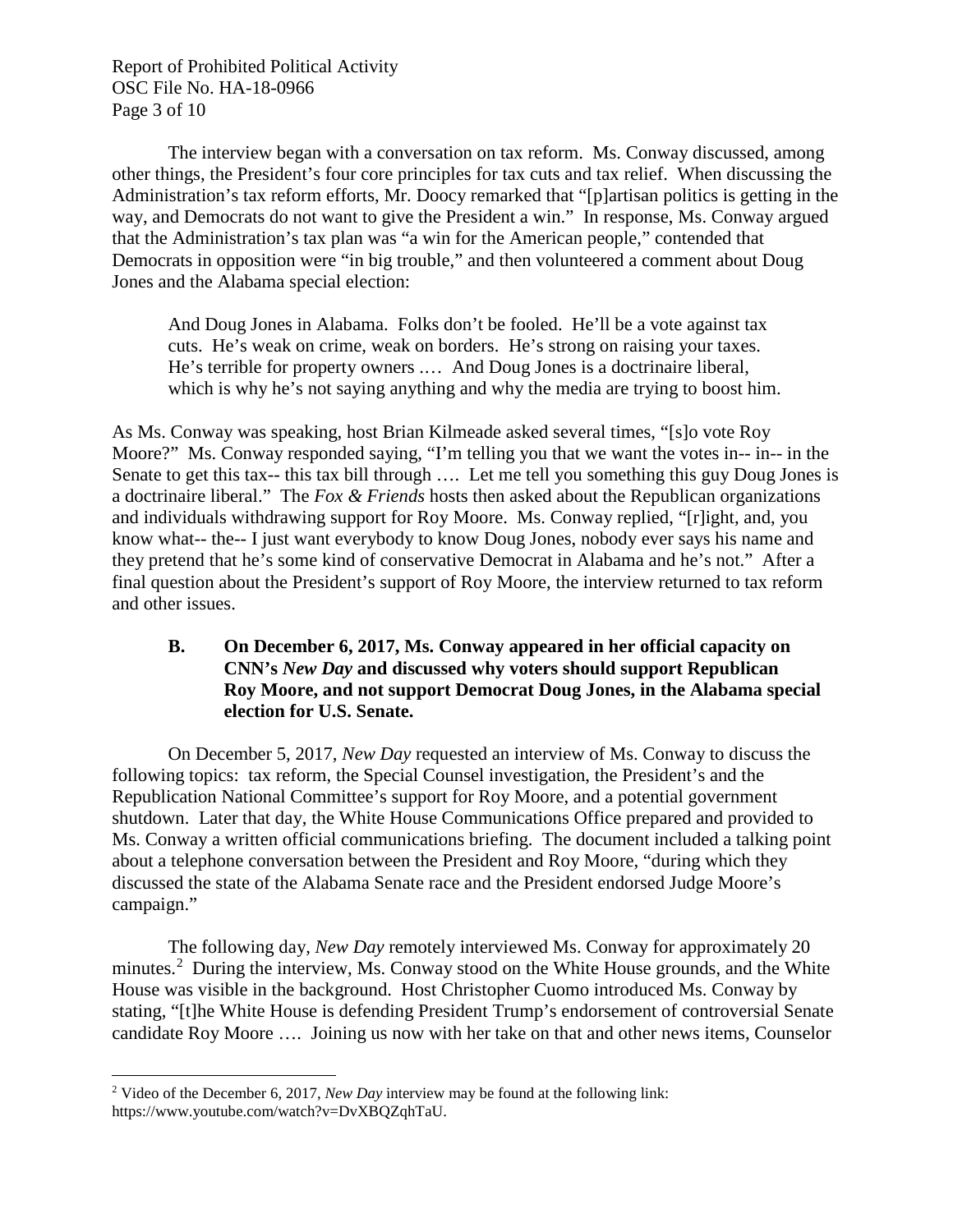Report of Prohibited Political Activity OSC File No. HA-18-0966 Page 4 of 10

to President Trump Kellyanne Conway." The chyron at the bottom of the interview periodically identified Ms. Conway as "Counselor to President Trump."

Mr. Cuomo first asked Ms. Conway about the President's endorsement of Roy Moore. In response, Ms. Conway discussed the President's initial endorsement of former candidate Luther Strange and then stated:

When the President endorsed Roy Moore -- when he started to talk about Doug Jones, the opponent here which you still don't want to talk about but the President does, Roy Moore took a lead in the polls again. Why is that? Because the President, himself, came out and said he doesn't want a liberal in the Senate. He doesn't want a liberal Democrat in the Senate. He wants a reliable vote for taxes, for life--

Ms. Conway then introduced into the discussion Al Franken's sexual misconduct and the hypocrisy that she sees among commentators and indicated that the people of each state should decide. The following exchange occurred:

CUOMO: If you want to leave it up to the voters of Alabama, then stay out of it. You don't vote in Alabama.

CONWAY: Oh, oh, OK, and, and does that mean that Chuck Schumer and Nancy Pelosi don't want Doug Jones to win? The President has been so explicitly clear on this so let me repeat it again for everyone who wants this to be as it's not and everyone who's really disappointed that they couldn't tilt this race the other way by having people living in Alabama instead of covering what's going on in the rest of the country. Do you know everything that's going on in this country? The historic tax cuts for individuals and businesses, but we have people planted in Alabama on one single Senate race. You're telling the President of the United States not to get involved in a race and the media--

Ms. Conway followed these remarks by stating, "[t]he President has said he wants a vote. He's also said he doesn't want a liberal Democrat in the Senate. Nobody was even talking about Doug Jones until the President started talking about him."

As the interview continued, Ms. Conway repeated the President's position on the Alabama special election. For instance, Ms. Conway stated that "the only endorsement that matters in this race is President Trump's …." And when referring to the President's position, she stated that Doug Jones will be a reliable vote "for tax hikes," "against border security," "against national security," "against the Second Amendment," and "against life." Further, she stated that Doug Jones is "out of step for Alabama voters, according to the President" and "a liberal Democrat, the President has said … and he doesn't want a liberal Democrat representing Alabama in the United States Senate." The conversation transitioned into the President's relationship with Mitt Romney and then returned to the Alabama special election. Ms. Conway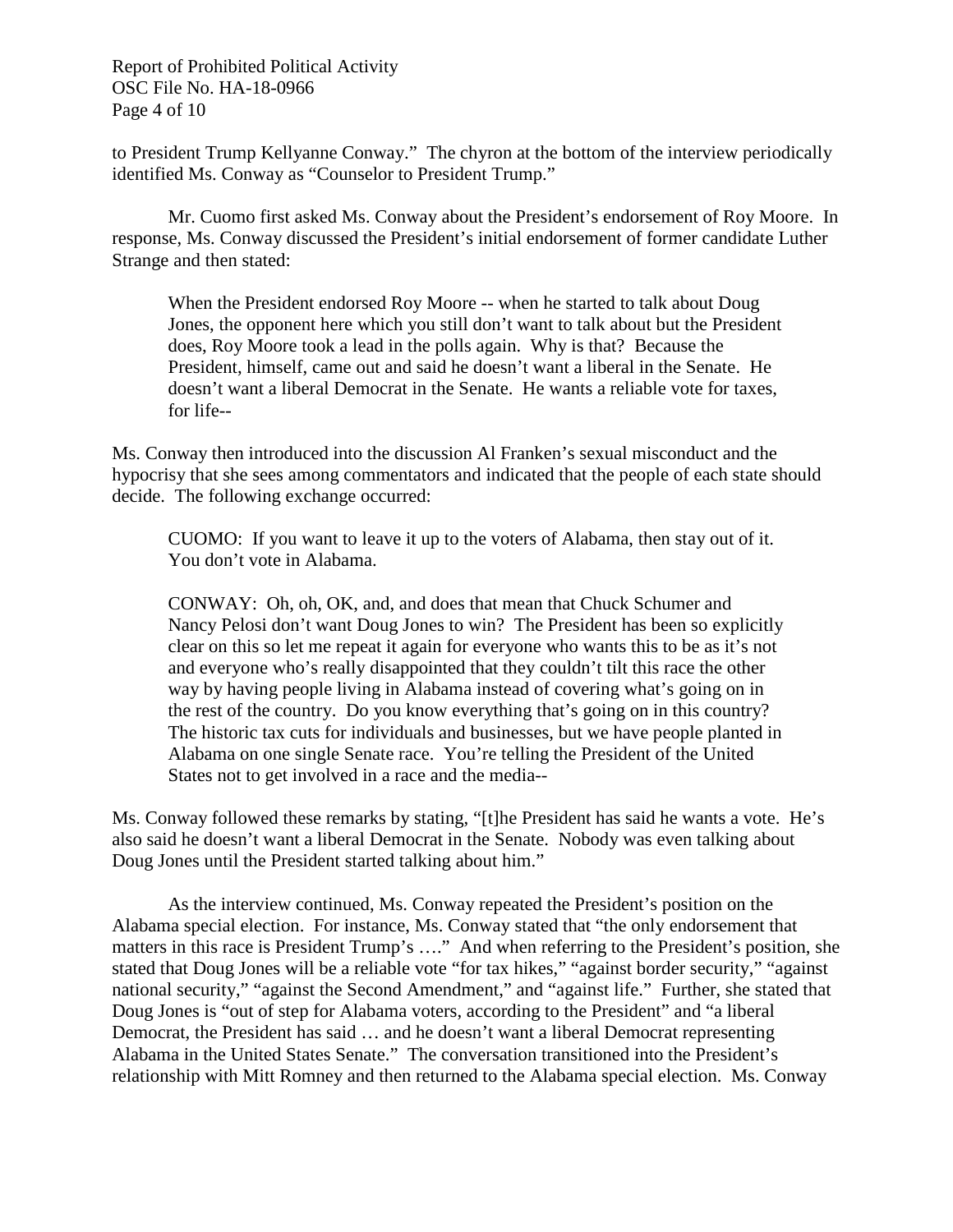Report of Prohibited Political Activity OSC File No. HA-18-0966 Page 5 of 10

again reiterated that the President "is against Doug Jones," "[d]oes not want a liberal Democrat to represent Alabama," and "has said that he wants Roy Moore in the United States Senate."

Mr. Cuomo then asked Ms. Conway, "[a]nd you feel good with that? You feel good with Roy Moore as a reflection of your party?" After Ms. Conway responded that her "feelings don't matter," Mr. Cuomo said "[o]h yes they do. You are Counselor to the President of the United States." Ms. Conway then remarked "[a]nytime I express a feeling about a candidate, people who want to make themselves relevant get air time and Twitter time, so I won't go there." Speaking over Ms. Conway's statement, Mr. Cuomo stated that she has "got to be careful about the Hatch Act." Ms. Conway continued, stating: "They're going to have to find something … relevant and important to do today to make themselves feel better." Mr. Cuomo then stated, "[y]ou have to be careful about observing the rules of ethics there …." And Ms. Conway said, "[l]et me tell you what I feel good about …. That Donald Trump's the President of the United States. That Mike Pence is the Vice President of the United States."

The interview returned to a discussion on tax reform and transitioned to the President's relationships with both Mitt Romney and Steve Bannon. After discussing Steve Bannon's initial endorsement of Roy Moore, Ms. Conway said the following:

[T]he only endorsement that's mattered in the Alabama race … is the President's because after he came out against Doug Jones-- and none of you seem to want to say those nine letters, Doug Jones, that God forbid people find out who he is and who he would be in the Senate, so the President had to go out and do it for you. Thank you, Mr. President ….

Mr. Cuomo and Ms. Conway then reviewed various actions taken by the Democratic and Republican parties in 2017. Ms. Conway also discussed President Trump's position on moving the U.S. Embassy in Israel from Tel Aviv to Jerusalem before concluding the interview.

#### **C. Ms. Conway has significant knowledge of the Hatch Act.**

The Office of White House Counsel provided Hatch Act guidance to Ms. Conway in a formal ethics training session, during individual conversations, and in multiple written communications. More specifically, on January 24, 2017, Ms. Conway attended a senior staff ethics training led by White House Counsel Donald McGahn and Deputy Counsel to the President Stefan Passantino. The training included a discussion of the Hatch Act's definition of political activity as "[a]ny activity directed toward the success or failure or [sic] a political party, candidate for partisan political office, or partisan political organization."

Subsequently, on March 1, 2017, Mr. Passantino met individually with Ms. Conway to provide specialized Hatch Act training and review a PowerPoint presentation about the Hatch Act provided by OSC earlier in February 2017. One of the topics discussed was the Hatch Act's prohibition against using one's official authority or influence for the purpose of interfering with or affecting the result of an election.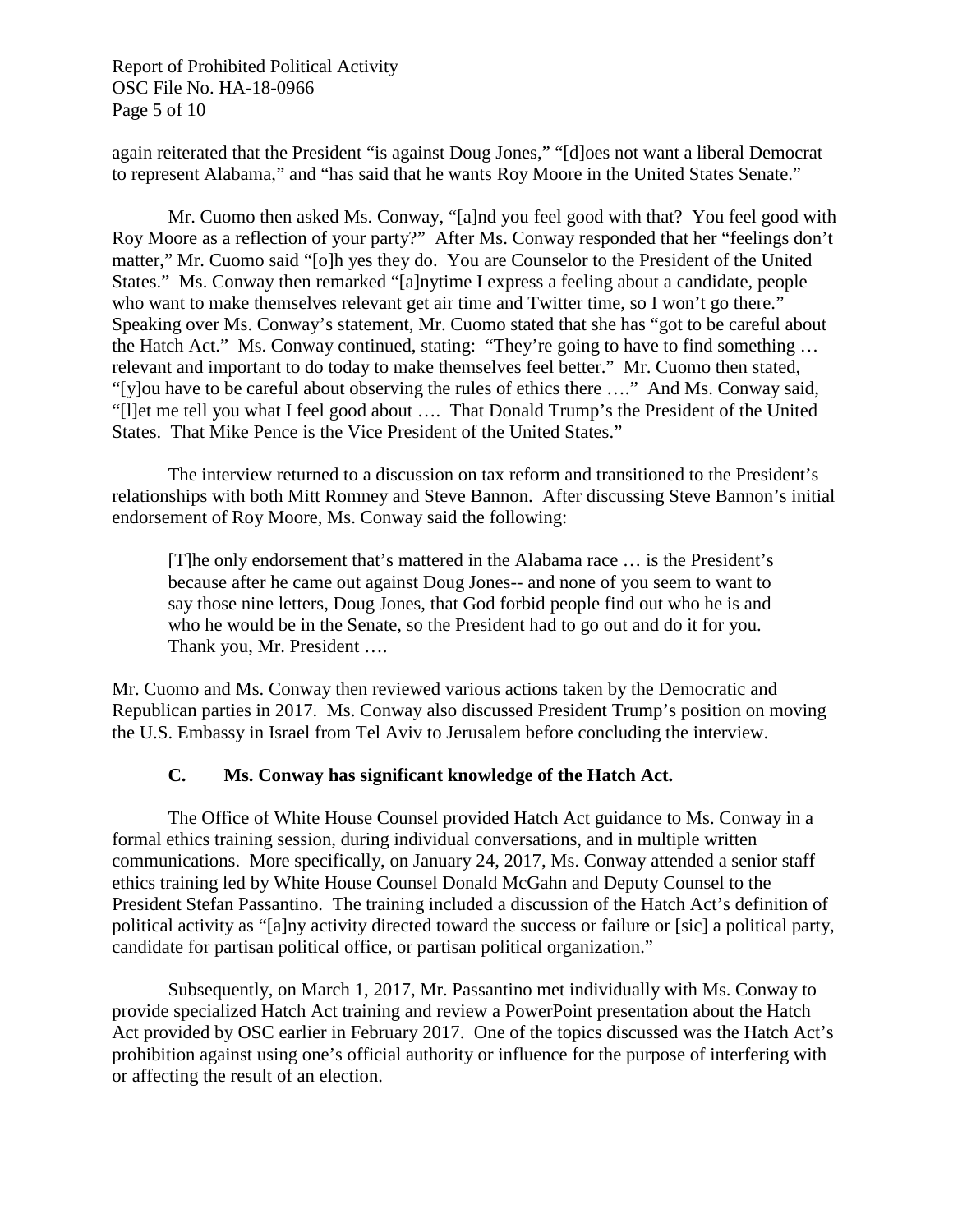Report of Prohibited Political Activity OSC File No. HA-18-0966 Page 6 of 10

On April 20, 2017, the Office of White House Counsel sent by email to Ms. Conway and other White House Office employees a memorandum entitled "Political Activities and Interactions with Partisan Political Organizations," which discussed the Hatch Act and identified the use of official authority prohibition as a "certain important restriction[]." The next day, Mr. Passantino and Senior Associate Counsel to the President Scott Gast met individually with Ms. Conway to provide specialized Hatch Act training and again reviewed the above-referenced PowerPoint presentation provided by OSC.

On June 28, 2017, Ms. Conway received a copy of the White House Staff Manual, which included a section entitled "Political Activities" that discussed the Hatch Act. Also, the Office of White House Counsel often provided Hatch Act guidance to Ms. Conway when she received requests to appear at political events. This guidance again warned against the use of one's official title or position when participating in political events.

Then, on November 20, 2017, after the *Fox & Friends* interview, the Office of White House Counsel contacted Ms. Conway due to the Hatch Act concerns raised by her interview and again provided her with Hatch Act guidance. And lastly, on December 4, 2017, the Office of White House Counsel sent by email to Ms. Conway and other White House Office employees a Hatch Act reminder regarding the "Use of Official Resources and Official Social Media Accounts," which included the following information about the Hatch Act's use of official authority prohibition:

**You may not use your official position to affect the result of an election.** You may not, for example, use your official title when participating in any political activities, nor may you use your official authority to encourage or coerce anyone (including subordinates) to engage in or refrain from engaging in political activity. This includes through use of official social media accounts. [emphasis in original]

#### **D. Ms. Conway had an opportunity to respond to the Hatch Act allegations during OSC's investigation.**

On January 25, 2018, OSC propounded interrogatories to Ms. Conway and requested her response by February 1, 2018. Having received no response, OSC emailed Mr. Passantino on February 7, 2018, stating that it would assume Ms. Conway did not intend to respond if it received no communication by February 12, 2018. On February 12, 2018, Mr. Passantino confirmed that Ms. Conway intended to respond and would do so in the "near future." OSC granted Ms. Conway an extension until February 16, 2018. As of the date of this report, OSC has not received Ms. Conway's response. In addition, OSC provided Ms. Conway an opportunity to respond to the completed report, but has received no such response to date.

Notwithstanding Ms. Conway's silence, in a response to OSC's request for information, the Office of White House Counsel provided brief explanations for Ms. Conway's statements during the interviews on *Fox & Friends* and *New Day*. Specifically, it contended that Ms. Conway's words "must be viewed through the prism of one whose job function was to provide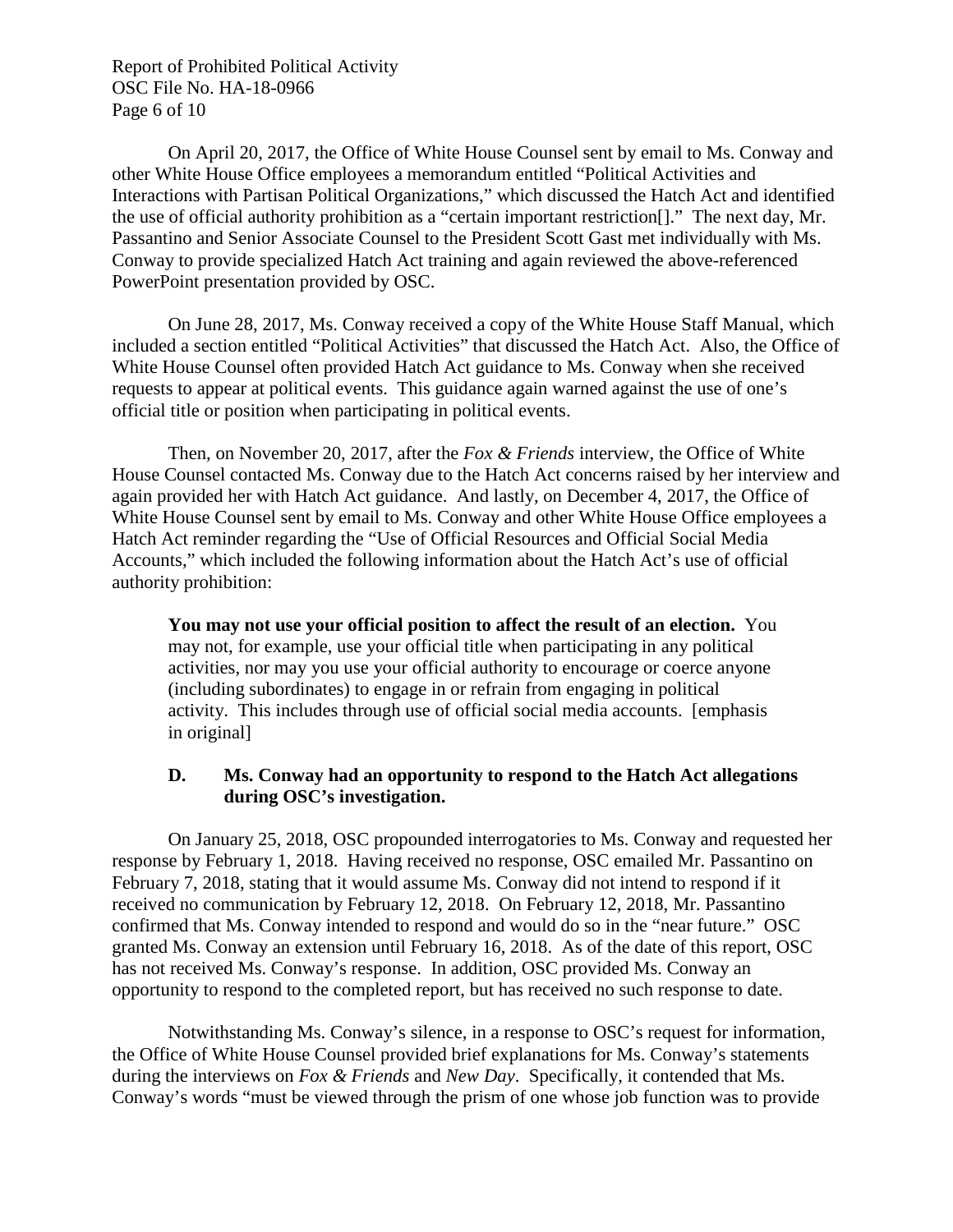Report of Prohibited Political Activity OSC File No. HA-18-0966 Page 7 of 10

commentary concerning the President's newsworthy reasoning for his position with respect to a nominee within his party, as well as the impact of the special election on his agenda." With respect to the *Fox & Friends* interview, the Office of White House Counsel asserted that Ms. Conway "intended these remarks to serve as policy commentary in the context of a broader discussion of the prospects of the President's agenda in Congress, not as advocacy for or against a candidate." And it stated that during the *New Day* interview, "Ms. Conway sought to articulate, without engaging in any advocacy, why the President's posture with respect to [Roy Moore] had changed."

## **III. LEGAL ANALYSIS**

## **A. Ms. Conway is subject to the Hatch Act.**

The Hatch Act restricts the political activity of "any individual, other than the President and the Vice President, employed or holding office in … an Executive agency other than the Government Accountability Office." 5 U.S.C. § 7322(1). The White House Office is a component of the Executive Office of the President, which is considered an Executive agency for purposes of the Hatch Act.<sup>[3](#page-7-0)</sup> Therefore, Ms. Conway, a presidential appointee employed by the White House Office, is subject to the Hatch Act.

### **B. Ms. Conway violated the Hatch Act's prohibition against using one's official authority or influence for the purpose of interfering with or affecting the result of an election.**

The Hatch Act prohibits federal employees from using their official authority or influence for the purpose of interfering with or affecting the result of an election. 5 U.S.C. § 7323(a)(1). The attendant Hatch Act regulation gives examples of the type of activity this prohibition encompasses. For example, it is a prohibited use of official authority for employees to use their official title or position while participating in political activity. *See* 5 C.F.R. § 734.302(b)(1). Political activity is defined as activity directed at the success or failure of a political party, partisan political group, or candidate for partisan political office. 5 C.F.R. § 734.101. Thus, federal employees in their official capacity are prohibited from, among other things, promoting the election or defeat of candidates for partisan political office.

### **1. Ms. Conway violated the Hatch Act during her November 20, 2017, interview on Fox News's** *Fox & Friends***.**

The White House Communications Office arranged Ms. Conway's *Fox & Friends* interview and provided her with a written communications briefing containing official talking points. When *Fox & Friends* interviewed Ms. Conway, she was introduced as Counselor to the President, the White House appeared in the background, the chyron at the bottom of the

<span id="page-7-0"></span>l <sup>3</sup> *See* 19 U.S. Op. Off. Legal Counsel 103 (May 5, 1995), 1995 WL 1767065 (concluding that for Hatch Act purposes, the White House Office is an Executive agency); 27 U.S. Op. Off. Legal Counsel 118 (May 23, 2003), 2003 WL 25728359 (reaffirming conclusion that the Hatch Act applies to employees of the White House Office).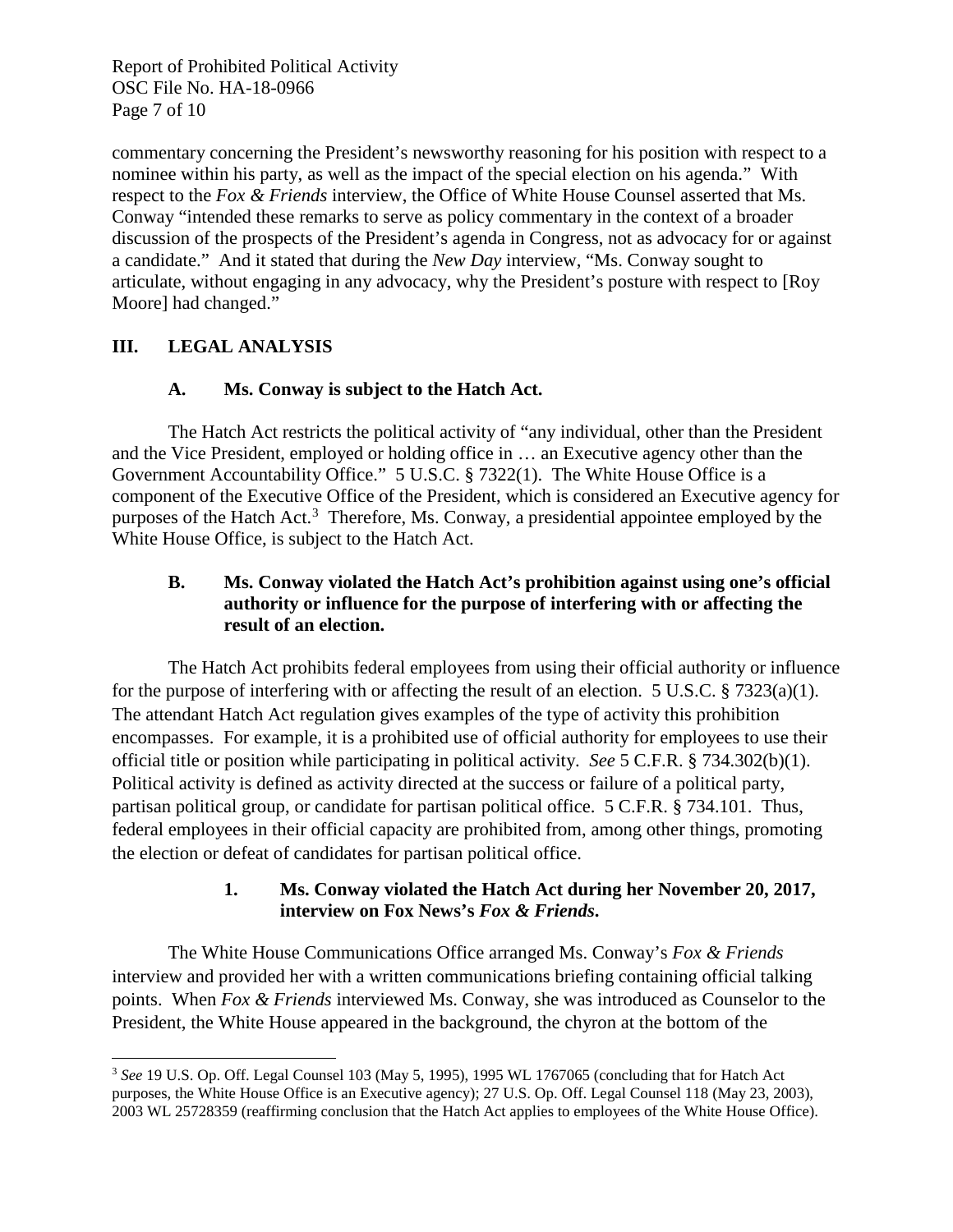Report of Prohibited Political Activity OSC File No. HA-18-0966 Page 8 of 10

interview periodically identified Ms. Conway as "Counselor to President Trump," and she spoke for the first two and half minutes about tax reform and the Administration's efforts on that issue. Given the official arrangement of the interview, the use of her official title, the discussion of official topics, and her standing in front of the White House during the interview, it is clear Ms. Conway gave the interview in her official capacity as Counselor to the President.

Prior to the *Fox & Friends* interview, Ms. Conway received regular and repeated Hatch Act training and guidance. As such, it is inexplicable why, when asked a question about tax reform and Democratic opposition, Ms. Conway chose to answer as follows:

And Doug Jones in Alabama. Folks don't be fooled. He'll be a vote against tax cuts. He's weak on crime, weak on borders. He's strong on raising your taxes. He's terrible for property owners .… And Doug Jones is a doctrinaire liberal, which is why he's not saying anything and why the media are trying to boost him.

Afterward when one of the *Fox & Friends* host asked, "[s]o vote Roy Moore?," Ms. Conway responded, "I'm telling you that we want the votes in -- in -- in the Senate to get this tax bill through .... Let me tell you something this guy Doug Jones is a doctrinaire liberal."

Ms. Conway's introduction of Doug Jones into the interview was unprompted, unresponsive to the question asked by the *Fox & Friends* host, and surprising given that she knew the four identified interview topics did not include Doug Jones, Roy Moore, or the Alabama special election. Her intentional partisan jabs against Doug Jones were made in her official capacity and meant to persuade voters not to support him in the Alabama special election. By telling voters not to "be fooled" and contending that Doug Jones would be "terrible for property owners," Ms. Conway advocated for the failure of his candidacy. She also implied that voters should support Roy Moore, so the President could get the votes in the Senate needed to pass tax reform. Her advocacy against one candidate and implied endorsement of another candidate constituted political activity under the Hatch Act. Because Ms. Conway engaged in political activity while acting in her official capacity as Counselor to the President, she violated the Hatch Act's prohibition against using one's official authority or influence for the purpose of interfering with or affecting the result of an election.

#### **2. Ms. Conway violated the Hatch Act during her December 6, 2017, interview on CNN's** *New Day.*

As with the *Fox & Friends* interview, the White House Communications Office arranged Ms. Conway's *New Day* interview and provided her with a written communications briefing containing official talking points. At the beginning of the interview, Ms. Conway was introduced as "Counselor to President Trump, Kellyanne Conway," and the chyron at the bottom of the interview periodically identified her with this title. Throughout the interview, Ms. Conway stood on the White House grounds, and the White House appeared in the background. Given the official arrangement of the interview, the use of her official title, the discussion of official topics, and her standing in front of the White House during the interview, Ms. Conway gave the *New Day* interview in her official capacity as Counselor to the President.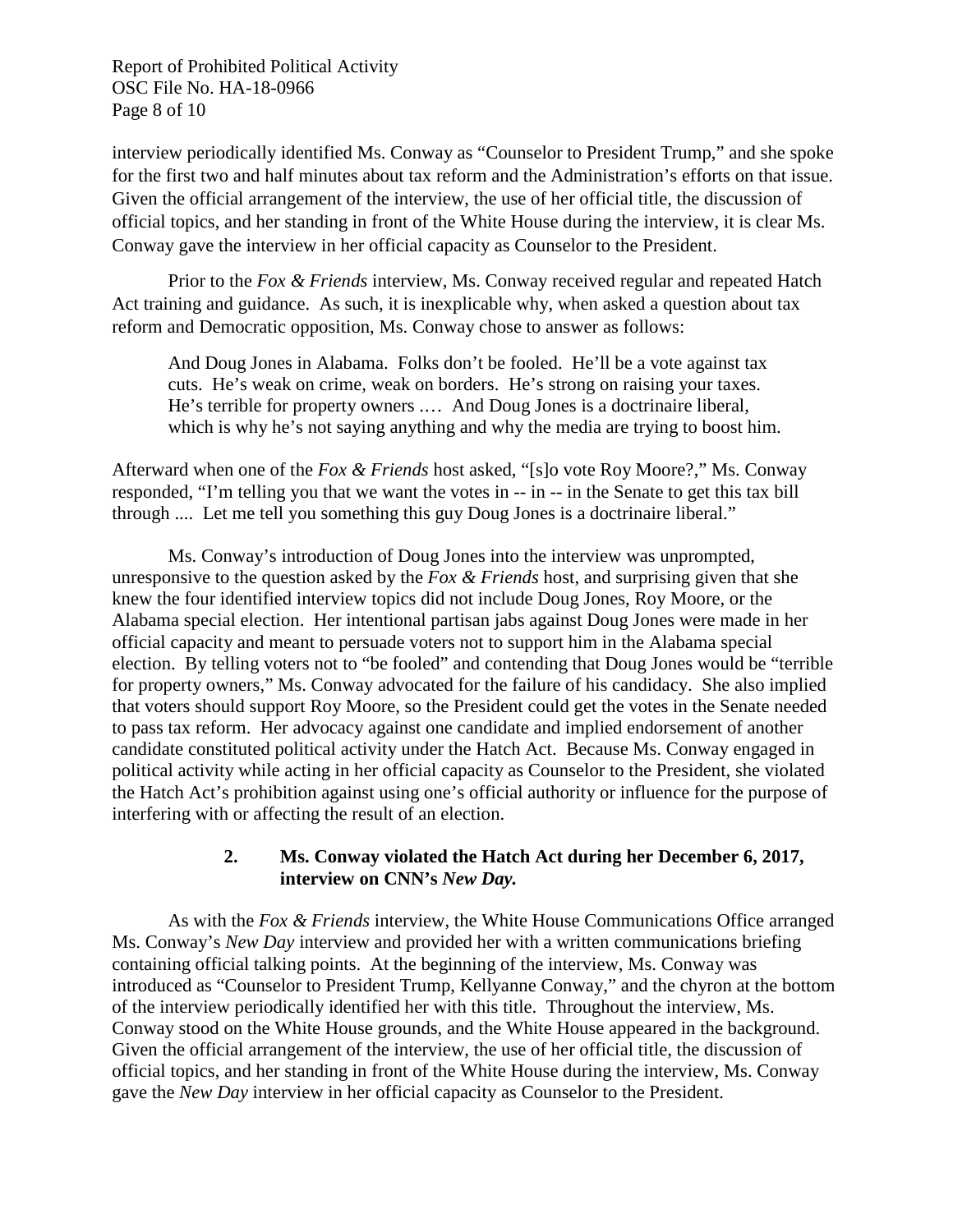Report of Prohibited Political Activity OSC File No. HA-18-0966 Page 9 of 10

Unlike the previous interview on *Fox & Friends*, *New Day* requested that Ms. Conway discuss Roy Moore, and the official communications briefing she received included a talking point that included the President's endorsement of Roy Moore. The communications briefing, however, did not mention Doug Jones or the reasons why voters should not support him. Nonetheless, during the *New Day* interview Ms. Conway repeatedly described Doug Jones as a liberal Democrat and gave reasons why voters should not support him in the Alabama special election.

In contrast with the previous interview on *Fox & Friends*, however, Ms. Conway attributed many of her comments on *New Day* about Doug Jones and Roy Moore to the President. For instance, while discussing why Roy Moore "took a lead in the polls," Ms. Conway stated: "Why is that? Because the President, himself, came out and said he doesn't want a liberal in the Senate. He doesn't want a liberal Democrat in the Senate. He wants a reliable vote for taxes, for life …." Ms. Conway repeated the President's position later in the interview by stating that Doug Jones will be a reliable vote "for tax hikes," "against border security," "against national security," "against the Second Amendment," "against life," and that Doug Jones "is out of step for Alabama voters, according to the President." Later in the interview she reiterated that Doug Jones is "a liberal Democrat… and [the President] doesn't want a liberal Democrat representing Alabama in the United States Senate."

During the investigation of this matter, OSC learned that Ms. Conway received Hatch Act guidance on two occasions between the *Fox & Friends* and *New Day* interviews. First, the Office of White House Counsel met with Ms. Conway after her *Fox & Friends* interview on November 20, 2017, to discuss specific concerns raised by the interview and provided Hatch Act guidance. Second, on December 4, 2017, the Office of White House Counsel sent by email to Ms. Conway and other White House Office employees a Hatch Act reminder, which expressly warned against the use of one's official position to interfere with an election and the use of one's official title while participating in any political activity.

Although Ms. Conway's statements about the candidates in the Alabama special election during her *New Day* interview were portrayed as the President's position, she was still providing voters with reasons to vote for Roy Moore and against Doug Jones. Indeed, framing her responses to reflect the President's position arguably served as an additional and more persuasive reason for voters to support Roy Moore and not Doug Jones. Therefore, her statements advocating for the defeat of Doug Jones and the election of Roy Moore constituted political activity under the Hatch Act. Because Ms. Conway engaged in political activity while acting in her official capacity as Counselor to the President, she violated the Hatch Act's prohibition against using one's official authority or influence for the purpose of interfering with or affecting the result of an election.

\* \* \*

As previously mentioned, the Office of White House Counsel—in a response to OSC's request for information—provided brief explanations for Ms. Conway's statements during the